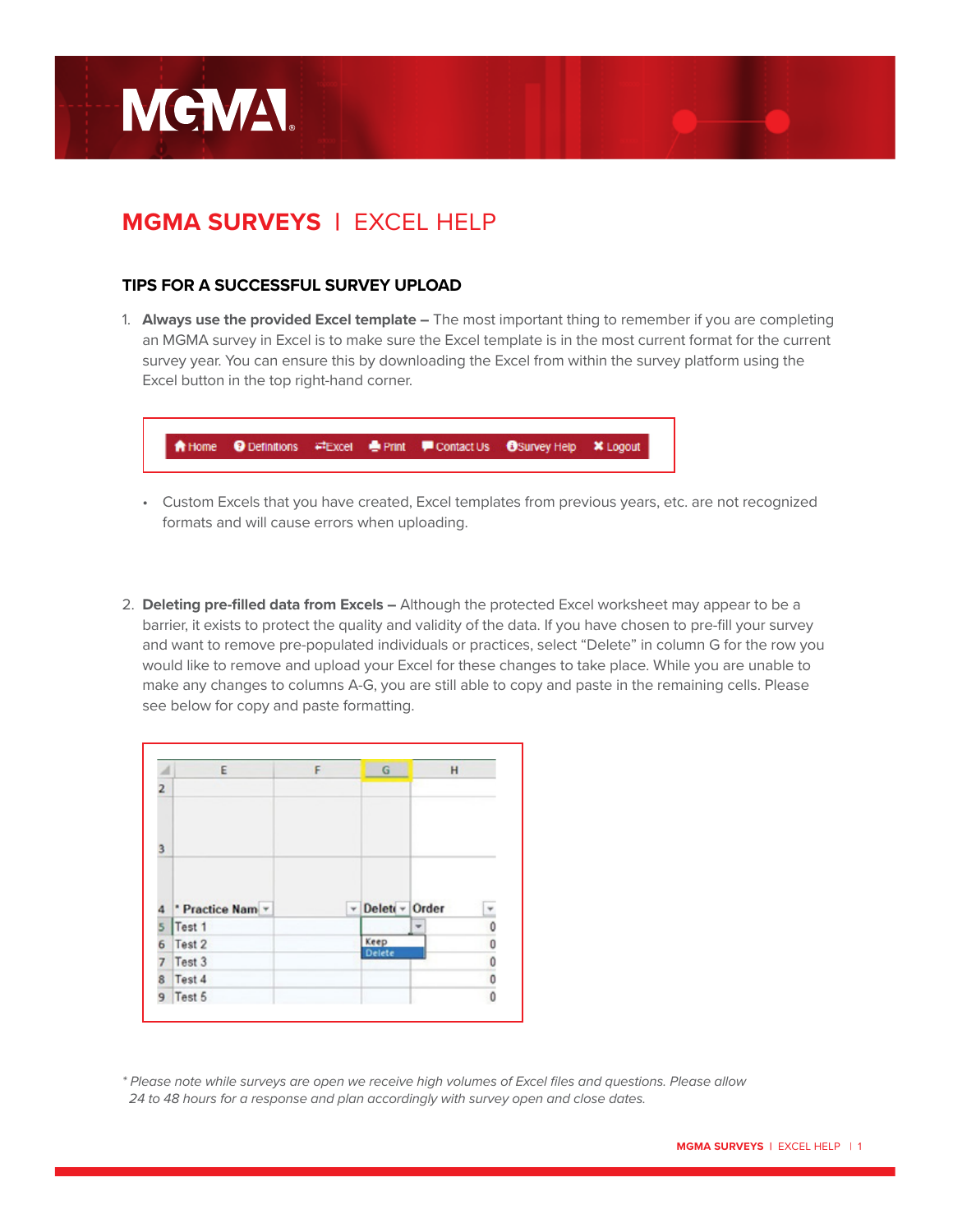

3. **Use provided drop-downs –** Survey questions can be answered with drop-down menu options or open text responses, depending on the question. If a drop-down menu appears in the cells of the Excel survey, please make sure the answer you select is highlighted in the drop-down menu. If these values are not selected, your data may not upload.

|                 |                                                                                | What fiscal year is being<br>used to report information<br>in this questionnaire? |                 |
|-----------------|--------------------------------------------------------------------------------|-----------------------------------------------------------------------------------|-----------------|
| * Practice Name |                                                                                | Delete "Beginning month                                                           | *Beginning year |
| <b>MGMA</b>     |                                                                                | January                                                                           |                 |
| Data Solutions  |                                                                                |                                                                                   | ۰               |
| Service Center  | January.<br>February<br>March<br>April<br>May<br>June<br><b>July</b><br>August |                                                                                   | ×.<br>w         |

- 4. **Ensure proper formatting is used –** Answering Excel survey questions with equations is not supported and will cause errors when uploading. Please only enter appropriate values or selected drop-down options.
	- Copying and pasting values with formatting or formulas can cause upload errors. If you are transferring data from another spreadsheet into the MGMA Excel template, be sure to use a copy and paste+special function (see screenshot below) to appropriately transfer the cell values, and not formulas. Right-click into the cell you are pasting, and under "Paste Options", select the 123 icon.

|    | Cut                   |    |  |
|----|-----------------------|----|--|
| Ge | Copy                  |    |  |
|    | <b>Paste Options:</b> |    |  |
|    | 「太郎家<br>$L_{123}$     | ക് |  |
|    | Paste Special         | Þ  |  |

- Text values in numeric fields or numeric values in text fields will cause errors.
- Responding with N/A will also generate an error. If you do not collect or cannot answer the question, please leave the question blank unless there is an option for none or not applicable in the drop-down.

*<sup>\*</sup> Please note while surveys are open we receive high volumes of Excel files and questions. Please allow 24 to 48 hours for a response and plan accordingly with survey open and close dates.*